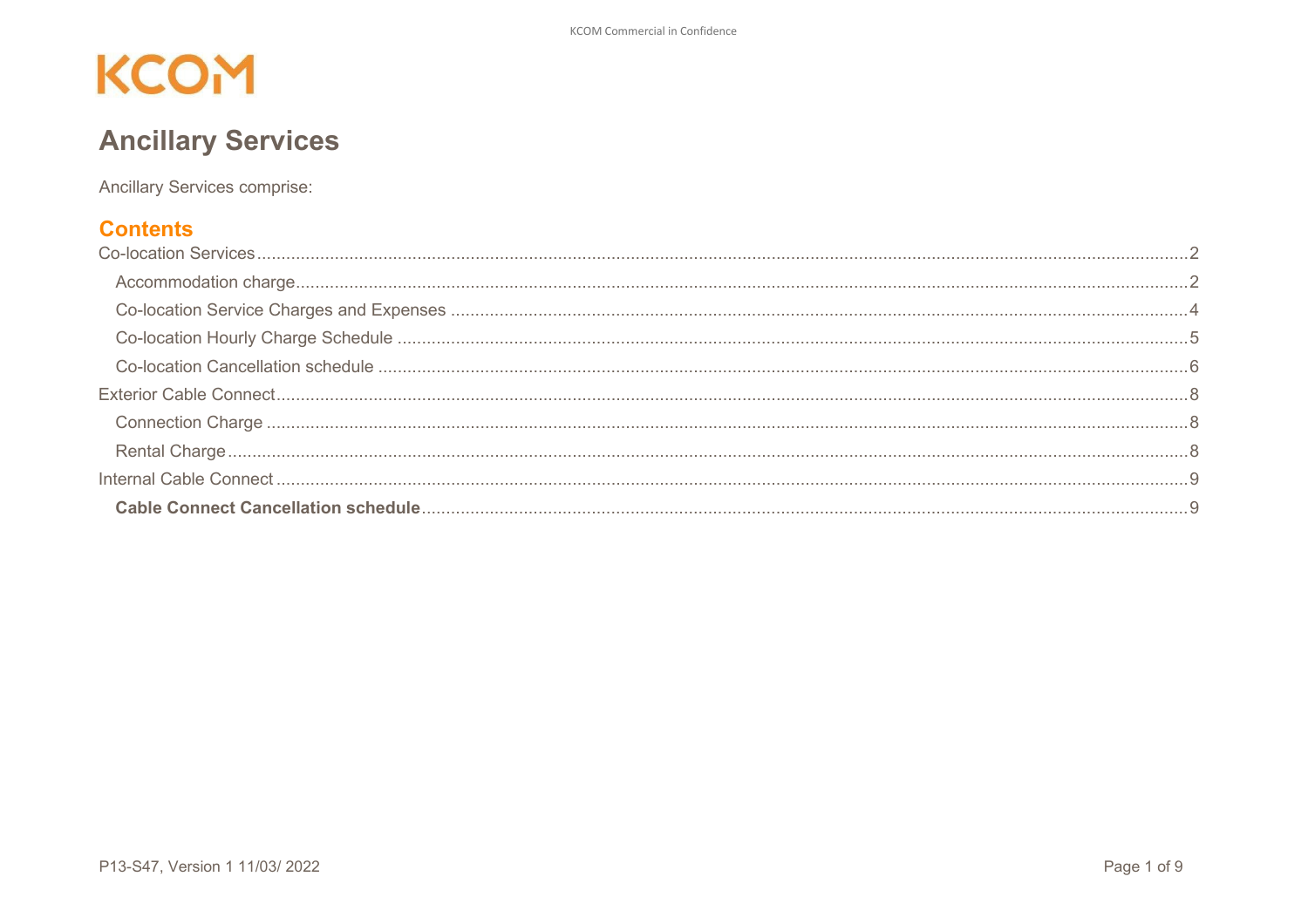### <span id="page-1-0"></span>**Co-location Services**

Ancillary Services provides the CP with points of presence (PoP) for Co-location space to install Compliant Equipment for Associated Services in an Exchange Site.

#### <span id="page-1-1"></span>Accommodation charge

| <b>Service</b><br><b>Operative Date</b>                                                                               |          | <b>Until</b> | <b>Notes</b> | <b>Fixed Charge</b> |
|-----------------------------------------------------------------------------------------------------------------------|----------|--------------|--------------|---------------------|
|                                                                                                                       |          |              |              | <b>Ex VAT</b>       |
| <b>Provision of Co-location: CP Equipment Room</b>                                                                    |          |              |              |                     |
| Co-location full survey fee                                                                                           | 01/03/22 |              | 5            | £1360.00            |
| Physical Co-location Order rejection - no space available                                                             | 01/03/22 |              |              | £452.04             |
| CP Equipment Room Works                                                                                               | 01/03/22 |              |              | <b>POA</b>          |
| Additional detailed floor plan (location and siting of connections and<br>facilities, per compiled request)           | 01/03/22 |              |              | <b>POA</b>          |
| Administration Charge to provide Third Party Communications Provider full<br>survey                                   | 01/03/22 |              |              | <b>POA</b>          |
| Administration Charge for further information request                                                                 | 01/03/22 |              |              | <b>POA</b>          |
| Administration Charge for rejected Orders that are incomplete or contain<br>erroneous information                     | 01/03/22 |              |              | <b>POA</b>          |
| Administrative Charge for information about the amount and configuration<br>of space in an existing CP Equipment Room | 01/03/22 |              |              | <b>POA</b>          |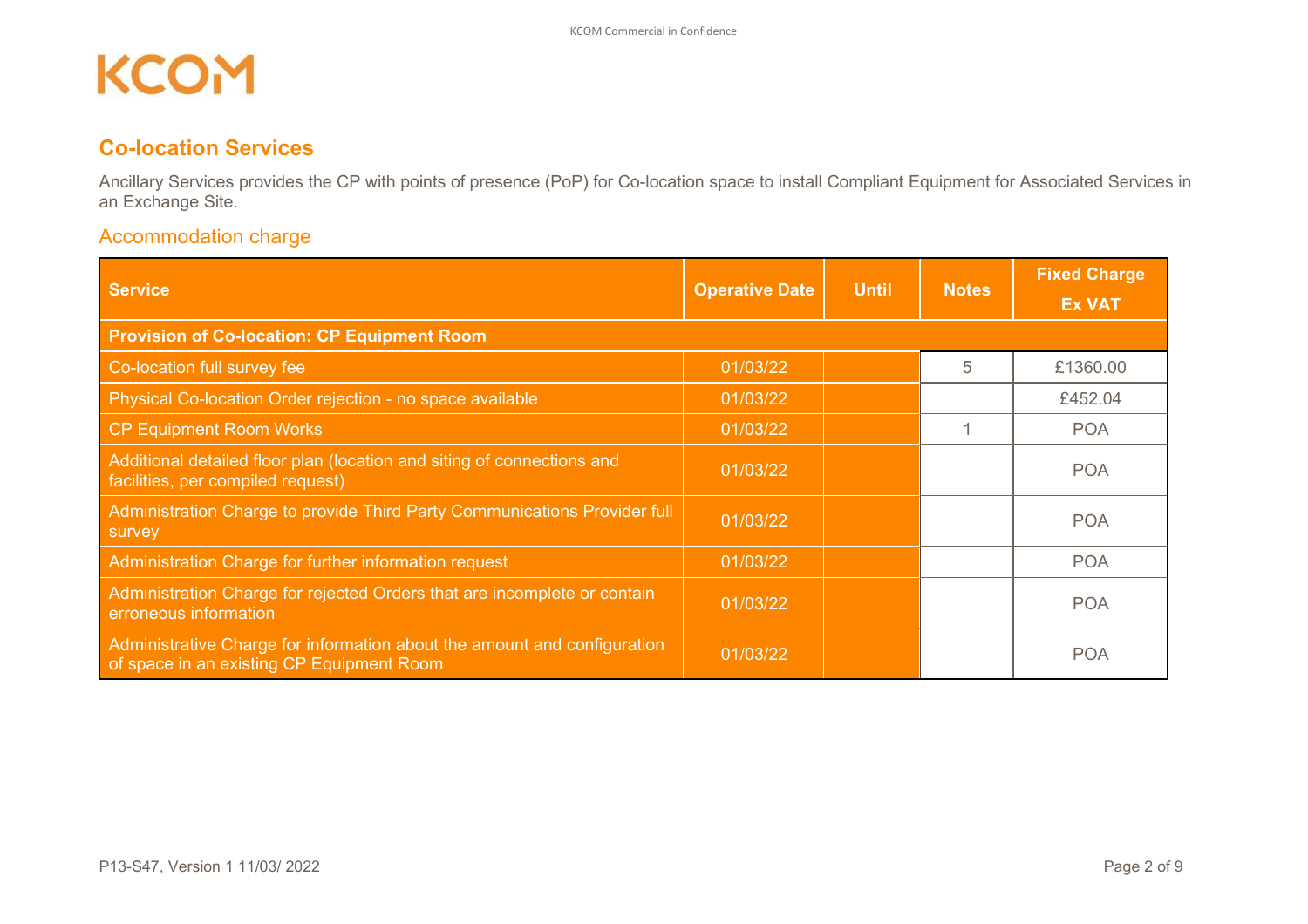| <b>Service</b>                                                                                                                                                   | <b>Operative</b> | <b>Until</b> | <b>Notes</b> | <b>Fixed Charge</b> |  |  |
|------------------------------------------------------------------------------------------------------------------------------------------------------------------|------------------|--------------|--------------|---------------------|--|--|
|                                                                                                                                                                  | <b>Date</b>      |              |              | <b>Ex VAT</b>       |  |  |
| Services for Co-location (Applicable to all Communications Providers following the provision of Co-location, including the<br>provision of a Co-location Hostel) |                  |              |              |                     |  |  |
| Co-mingling set up fee (per square metre)                                                                                                                        | 01/03/22         |              | 4, 6         | £1874.99            |  |  |
| <b>CP Equipment Room handover</b>                                                                                                                                | 01/03/22         |              |              | £386.01             |  |  |
| <b>KCOM Assisted Site Service (KASDS)</b>                                                                                                                        | 01/03/22         |              | 3            | £638.20             |  |  |
| Co-location AC only base unit 600mm (w) x 600mm (d) to include lighting and<br>cable management                                                                  | 01/03/22         |              |              | £3756.36            |  |  |
| Rack Space Unit (RSU) for Co-location to include lighting and cable management                                                                                   | 01/03/22         |              |              | £765.66             |  |  |
| Exchange Site visit Charge to be allocated to all Orders not in conjunction with the<br>installation of a base product.                                          | 01/03/22         |              |              | £565.87             |  |  |
| Cabinet doors per pair for Co-location (where provided as an upgrade will be<br>subject to a Exchange Site visit Charge)                                         | 01/03/22         |              |              | £602.70             |  |  |
| <b>Exchange Site Access - Miscellaneous Charges</b>                                                                                                              |                  |              |              |                     |  |  |
| Exchange Site access (security keys and set-up per authorised CP<br>representative)                                                                              | 01/03/22         |              | 11           | £463.76             |  |  |
| Replacement security keys (per authorised CP representative)                                                                                                     | 01/03/22         |              |              | £50.00              |  |  |
| <b>Power Charges</b>                                                                                                                                             |                  |              |              |                     |  |  |
| Survey for power capacity upgrade                                                                                                                                | 01/03/22         |              |              | £691.38             |  |  |
| Provision of a sub meter                                                                                                                                         | 01/03/22         |              |              | £1082.04            |  |  |
| <b>Essential Services Supply Provision of a sub meter</b>                                                                                                        | 01/03/22         |              |              | £1082.04            |  |  |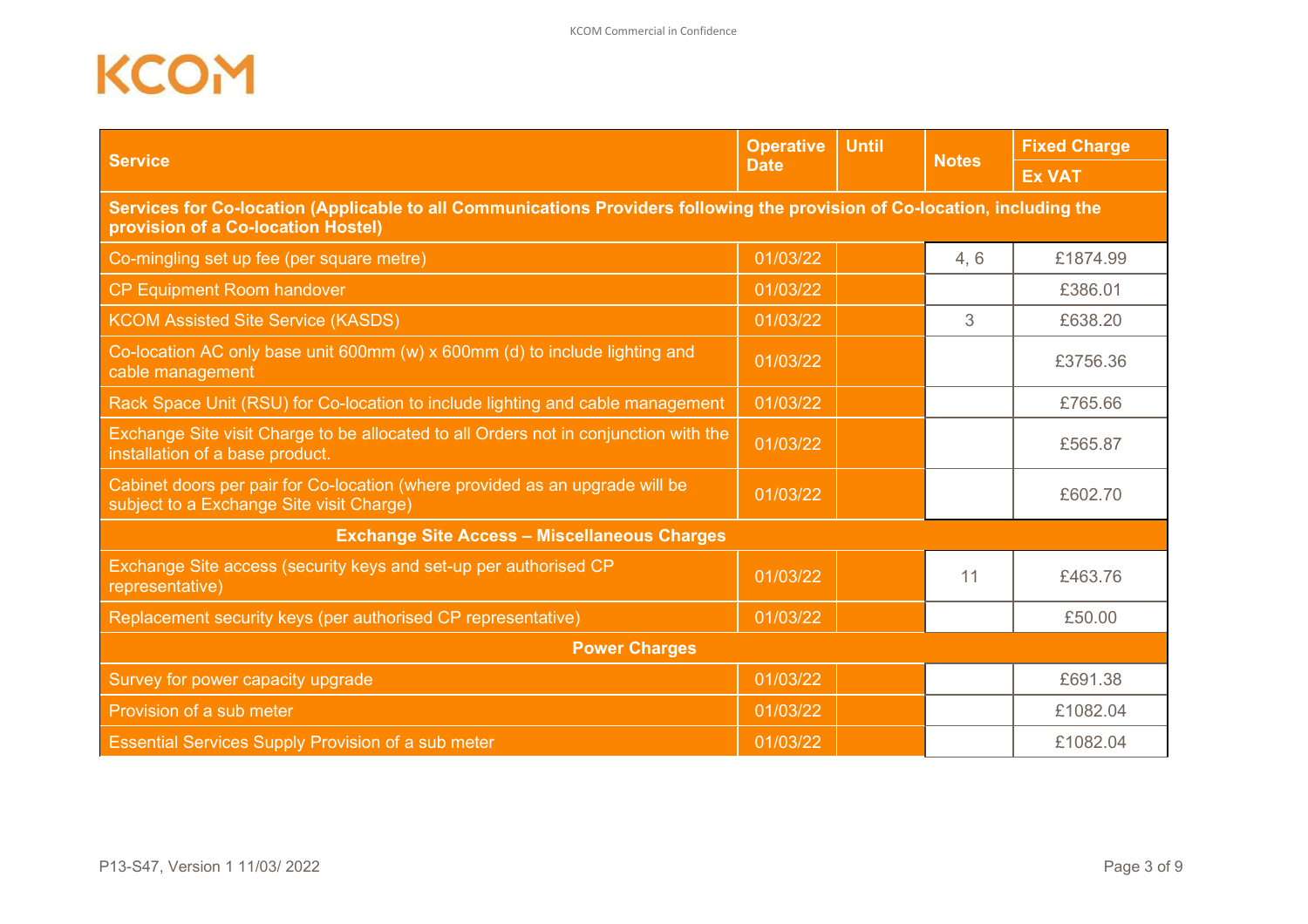### <span id="page-3-0"></span>Co-location Service Charges and Expenses

| <b>Service</b>                                                                                                                                                  | <b>Operative</b><br><b>Date</b> | <b>Until</b> | <b>Notes</b> | <b>Service Charges</b><br>and Service<br><b>Expenses per</b><br>annum |
|-----------------------------------------------------------------------------------------------------------------------------------------------------------------|---------------------------------|--------------|--------------|-----------------------------------------------------------------------|
|                                                                                                                                                                 |                                 |              |              | <b>Ex VAT</b>                                                         |
| Services for Co-location (Applicable to all Communication Providers following the provision of Co-location, including the<br>provision of a Co-location Hostel) |                                 |              |              |                                                                       |
| Co-location Hostel administration Charge                                                                                                                        | 01/03/22                        |              |              | £454.44                                                               |
| AC final distribution Charge per 10kW increment                                                                                                                 | 01/03/22                        |              | 2, 7, 10     | £643.47                                                               |
| Cooling per kW                                                                                                                                                  | 01/03/22                        |              |              | £3080.86                                                              |
| Licence Fee (Specified Floor Area, per square metre)                                                                                                            | 01/03/22                        |              | 2, 4, 6      | £288.75                                                               |
| Security rental per square. metre                                                                                                                               | 01/03/22                        |              | 2, 4, 6      | £169.09                                                               |
| Service Charge per square metre                                                                                                                                 | 01/03/22                        |              | 2, 4, 6      | £427.12                                                               |
| Extra power sockets, runways, lighting, cooling, standby power connection                                                                                       | 01/03/22                        |              |              | <b>POA</b>                                                            |
| CP Equipment Room - Additional non-standard bespoke room                                                                                                        | 01/03/22                        |              | 1            | <b>POA</b>                                                            |
| <b>Power Charges</b>                                                                                                                                            |                                 |              |              |                                                                       |
| Power usage per kWh (based on £0.2600 per kWH Charge)                                                                                                           | 01/05/22                        |              |              | £2279.16                                                              |
| Power rental per kW (excludes the power usage per kWh Charge)                                                                                                   | 01/03/22                        |              |              | £16.08                                                                |
| Essential Service Supply (standby power) charge - for rental of existing<br>capacity per kW                                                                     | 01/03/22                        |              |              | £329.03                                                               |
| DC power system Charge                                                                                                                                          | 01/03/22                        |              |              | <b>POA</b>                                                            |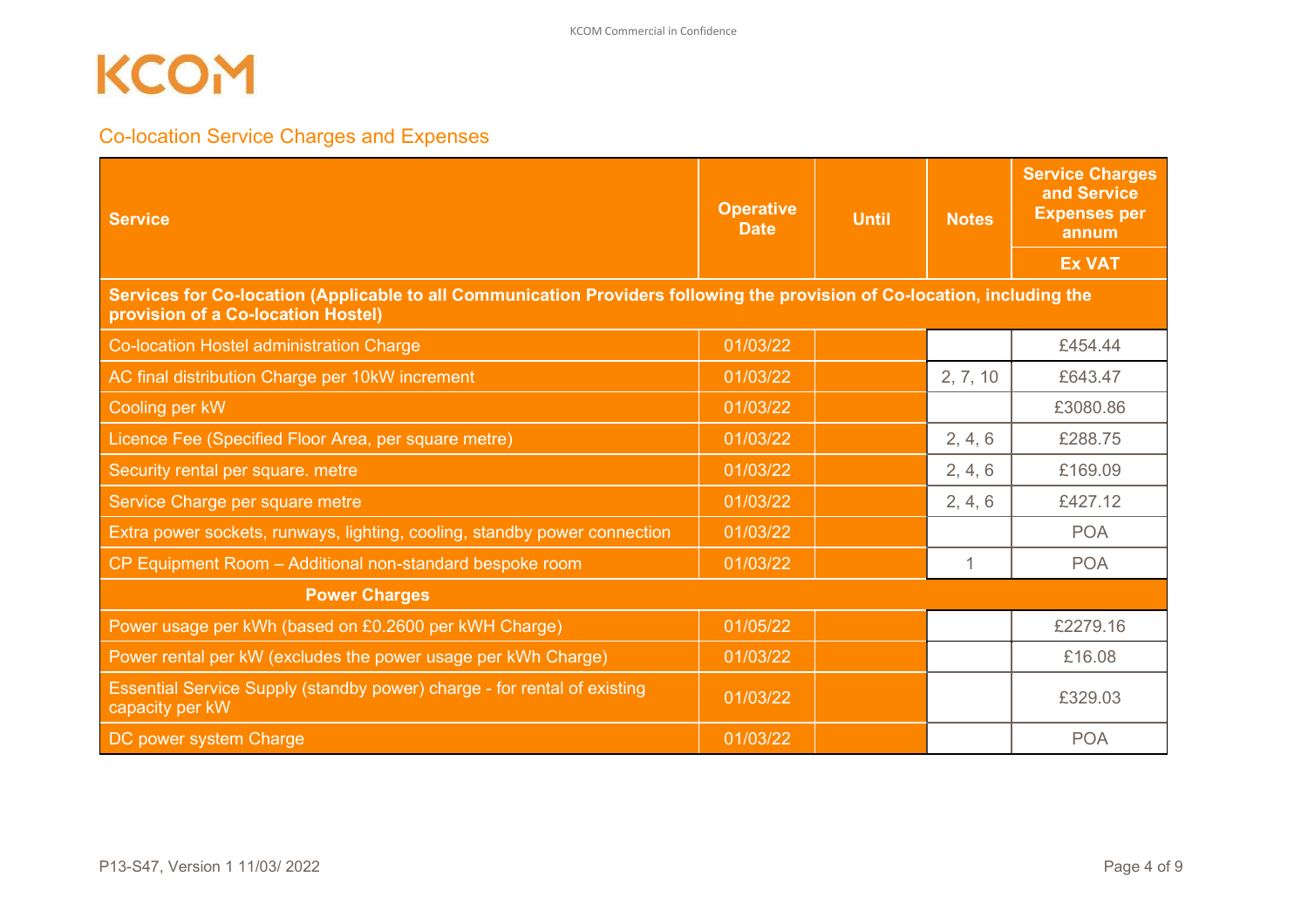### <span id="page-4-0"></span>Co-location Hourly Charge Schedule

| <b>Service</b>                                                    | <b>Notice Period</b>                                          | Response /<br><b>Access Times</b>                     | <b>Operative</b><br><b>Date</b> | <b>Until</b> | <b>Notes</b> | <b>Minimum</b><br><b>Charge</b> | <b>Hourly</b><br><b>Charge</b> |
|-------------------------------------------------------------------|---------------------------------------------------------------|-------------------------------------------------------|---------------------------------|--------------|--------------|---------------------------------|--------------------------------|
|                                                                   |                                                               |                                                       |                                 |              |              | <b>Ex VAT</b>                   | <b>Ex VAT</b>                  |
| Planned visit during KCOM's normal<br><b>Working Hours</b>        | $72$ hours' $\overline{3}$<br><b>Working Days')</b><br>notice | N/A                                                   | 01/03/22                        |              | 8            | £0.00                           | £0.00                          |
| Planned visit outside KCOM's normal<br><b>Working Hours</b>       | 72 hours' (3)<br><b>Working Days')</b><br>notice              | N/A                                                   | 01/03/22                        |              | 8            | £0.00                           | £0.00                          |
| Unplanned visit during KCOM's normal<br><b>Working Hours</b>      | N/A                                                           | Response<br>Time: 30 mins<br>Access within:<br>1 hour | 01/03/22                        |              | 8            | £0.00                           | £0.00                          |
| Unplanned visit outside KCOM's normal<br><b>Working Hours</b>     | N/A                                                           | Response<br>Time: 30 mins<br>Access within:<br>1 hour | 01/03/22                        |              | 8            | £0.00                           | £0.00                          |
| <b>Escorted Access normal Working Hours,</b><br>planned           | $72$ hours' $\overline{3}$<br><b>Working Days')</b><br>notice | N/A                                                   | 01/03/22                        |              | 8, 9, 13     | £213.60                         | £53.40                         |
| <b>Escorted Access normal Working Hours,</b><br>unplanned         | N/A                                                           |                                                       | 01/03/22                        |              | 8, 9, 13     | £320.00                         | £80.00                         |
| <b>Escorted Access outside normal Working</b><br>Hours, planned   | $72$ hours' $(3)$<br><b>Working Days')</b><br>notice          | N/A                                                   | 01/03/22                        |              | 8, 9, 13     | £320.00                         | £80.00                         |
| <b>Escorted Access outside normal Working</b><br>Hours, unplanned | N/A                                                           |                                                       | 01/03/22                        |              | 8, 9, 13     | £484.00                         | £120.00                        |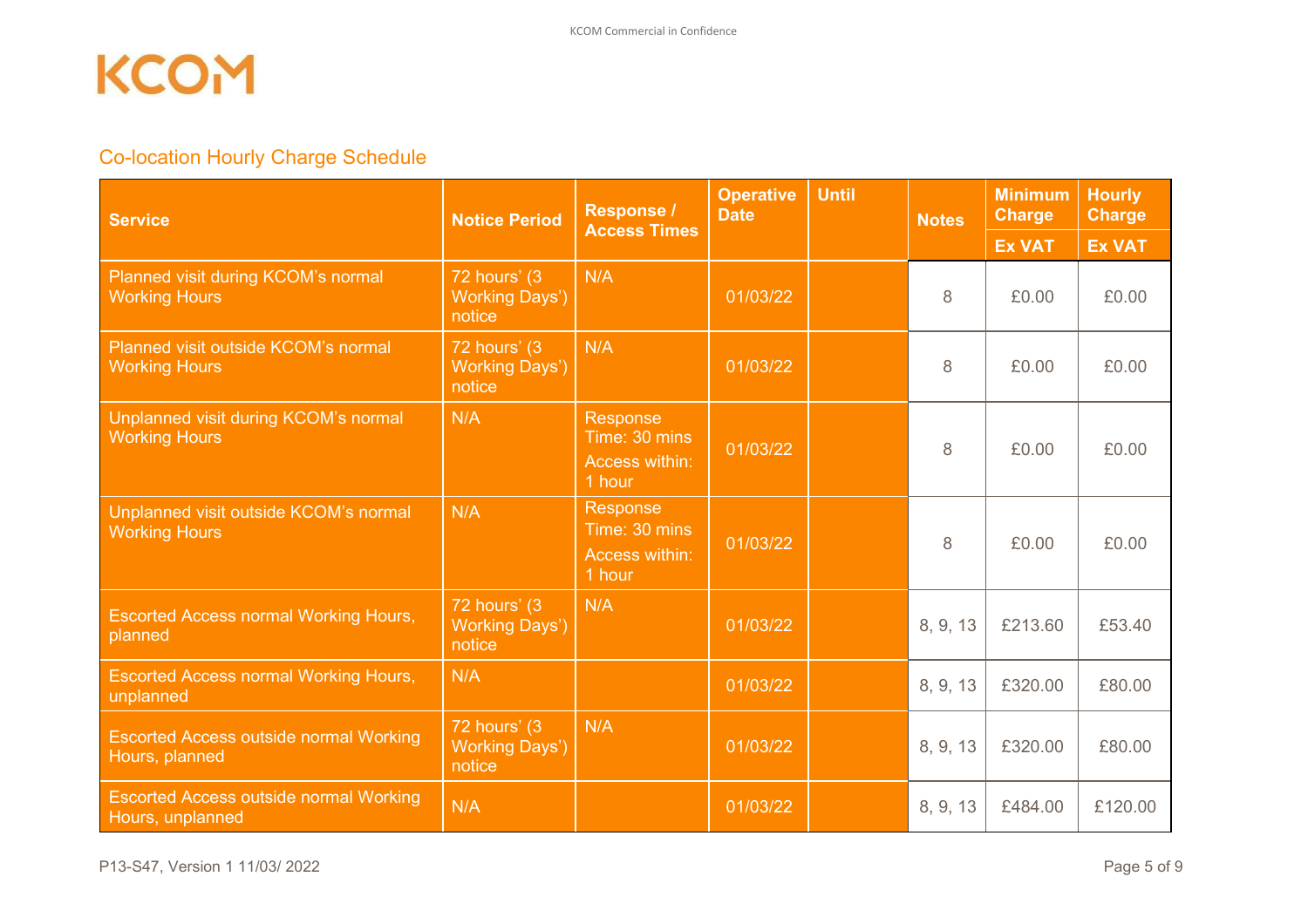| <b>Service</b>                                                                                                                                          | <b>Notice Period</b> | <b>Operative</b><br><b>Response /</b><br><b>Until</b><br><b>Access Times</b> |          |  | <b>Date</b> |               | <b>Minimum</b><br><b>Charge</b><br>Notes |  | <b>Hourly</b><br><b>Charge</b> |
|---------------------------------------------------------------------------------------------------------------------------------------------------------|----------------------|------------------------------------------------------------------------------|----------|--|-------------|---------------|------------------------------------------|--|--------------------------------|
|                                                                                                                                                         |                      |                                                                              |          |  |             | <b>Ex VAT</b> | <b>Ex VAT</b>                            |  |                                |
| <b>Power</b>                                                                                                                                            |                      |                                                                              |          |  |             |               |                                          |  |                                |
| <b>Power Fault Not Found - standard</b><br>chargeable visit for Fault Not Found,<br><b>Normal Working Hours</b>                                         | N/A                  |                                                                              | 01/03/22 |  | 8, 14       | £159.27       | £159.27                                  |  |                                |
| <b>Power Fault Not Found - standard</b><br>chargeable visit for Fault Not Found, all<br>other times except Sundays and Public /<br><b>Bank Holidays</b> | N/A                  |                                                                              | 01/03/22 |  | 14          | £215.91       | £215.91                                  |  |                                |
| <b>Power Fault Not Found - standard</b><br>chargeable visit for Fault Not Found,<br><b>Sundays and Public/ Bank Holidays</b>                            | N/A                  |                                                                              | 01/03/22 |  | 14          | £272.53       | £272.53                                  |  |                                |
| Sub meter power rental per kWh                                                                                                                          |                      |                                                                              | 01/03/22 |  |             | 1kW           | £0.2600                                  |  |                                |

### <span id="page-5-0"></span>Co-location Cancellation schedule

| <b>Service</b>                                                       | <b>Operative</b><br><b>Date</b> | <b>Until</b> | <b>Charges</b>                                               |
|----------------------------------------------------------------------|---------------------------------|--------------|--------------------------------------------------------------|
| Cancellation of Order within 1 - 10 Working Days of Order placement  | 01/03/22                        |              | 33% of the total Charges set out<br>in the applicable Order  |
| Cancellation of Order within 11 - 30 Working Days of Order placement | 01/03/22                        |              | 66% of the total Charges set out<br>in the applicable Order  |
| Cancellation of Order within 31 - 45 Working Days of Order placement | 01/03/22                        |              | 100% of the total Charges set<br>out in the applicable Order |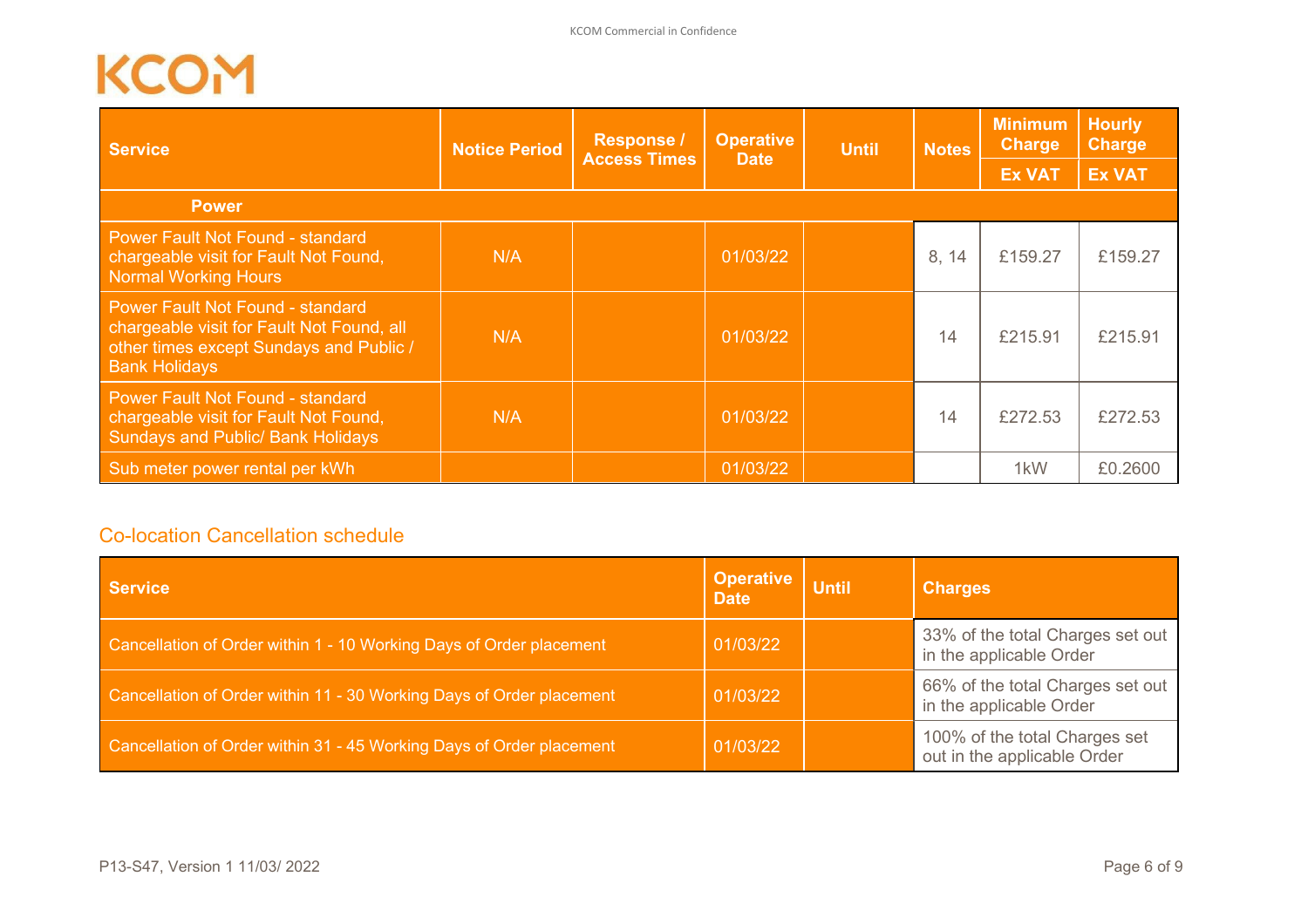## **KCO**

#### **Co-location Notes:**

The CP shall pay the Charges that are in force as at the RFI Date notwithstanding whether the Charges in force on the date the CP placed their Order are different.

1) Charges for CP Equipment Room Works are a function of the location, room size, equipment installed, amount of conversion required etc. The costs of works to construct the CP Equipment Room for each Exchange Site can only be determined following a Co-location full Survey. If the CP requires a bespoke room, they should contact their KCOM wholesale Account Manager ('Account Manager') and discuss the specific details of the request. (If the CP is a Communications Provider that is new to KCOM and does not have an Account Manager assigned to it, the CP should contact the Head of Wholesale Sales who will allocate one of the KCOM wholesale team members.).

2) This Charge will be payable monthly or annually in advance.

3) This Charge is applied where a CP makes a request for KASDS and cancels such a request without providing KCOM a minimum of 24 hours' notice prior to the date on which KASDS was scheduled to take place.

4) The Charges are per square metre. KCOM shall calculate the relevant area rounded up to the nearest square metre.

5) The CP is liable for the full survey fee in the event that an Order is subsequently rejected either because there is a lack of space, or the CP otherwise chooses to discontinue the Order. In the event the CP Equipment Room Works progress, the CP will be credited with 22% of the Co-location full survey fee against the estimated CP Equipment Room Works and associated invoices.

6) The billable area is calculated by whichever is the greater of either: (i) the physical footprint of the relevant Service ordered multiplied by 3.85, or (ii) the heat dissipation requirement of the relevant Service ordered. The heat dissipation requirement is calculated as follows: the maximum permissible AC power capacity of the relevant Service per square metre is 500w. By way of example a relevant Service with a maximum permissible AC power capacity of 9000w at 500w per square metre = 9000/500 = 18 square metre billable area. The billable area is indicated in the CP offer document.

7) These Charges are for providing the required power and cooling to the maximum power rating of the relevant Service the CP orders for the Co-location service.

8) "KCOM's Normal Working Hours" means 09.00 to 17.00, Monday to Friday inclusive (excluding Public and Bank Holidays).

9) Escorted Access. These Charges are subject to a Minimum Charge as set out above which is calculated on the basis of 4 x the Hourly Charge. For the avoidance of doubt, any costs incurred by KCOM due to travel shall be included in the Minimum Charge. Upon the expiry of 4 Working Hours, the CP agrees to pay the Hourly Charge for each Working Hour or part thereof rounded up to the next complete Working Hour.

10) AC Final Distribution - This Charge will apply to all Orders for supply.

11) Exchange Site access - This Charge is payable where the CP has ordered Co-location and is payable where the CP requires the provision of and / or re-programming of electronic access cards and provision of external gate keys.

12) Security and Working Practices Audit - This audit is renewable on a 12 monthly basis as per ISO registration timescales.

13) See KCOM Ancillary Services Schedule 4 - Co-location

14) Power Fault Not Found - This Charge applies where an engineering visit is made by KCOM in response to a power fault report and no fault is found relating to the KCOM supplied products or Services e.g., a mis-diagnosis on the part of the CP. This Charge is also payable where the root cause of a fault is identified by KCOM as being attributable to an action of the CP or is identified as being attributable to equipment that is not supplied by KCOM as part of the Services and/or where the equipment that the CP is using with the Services is operating outside of the product specification parameters due to CP action.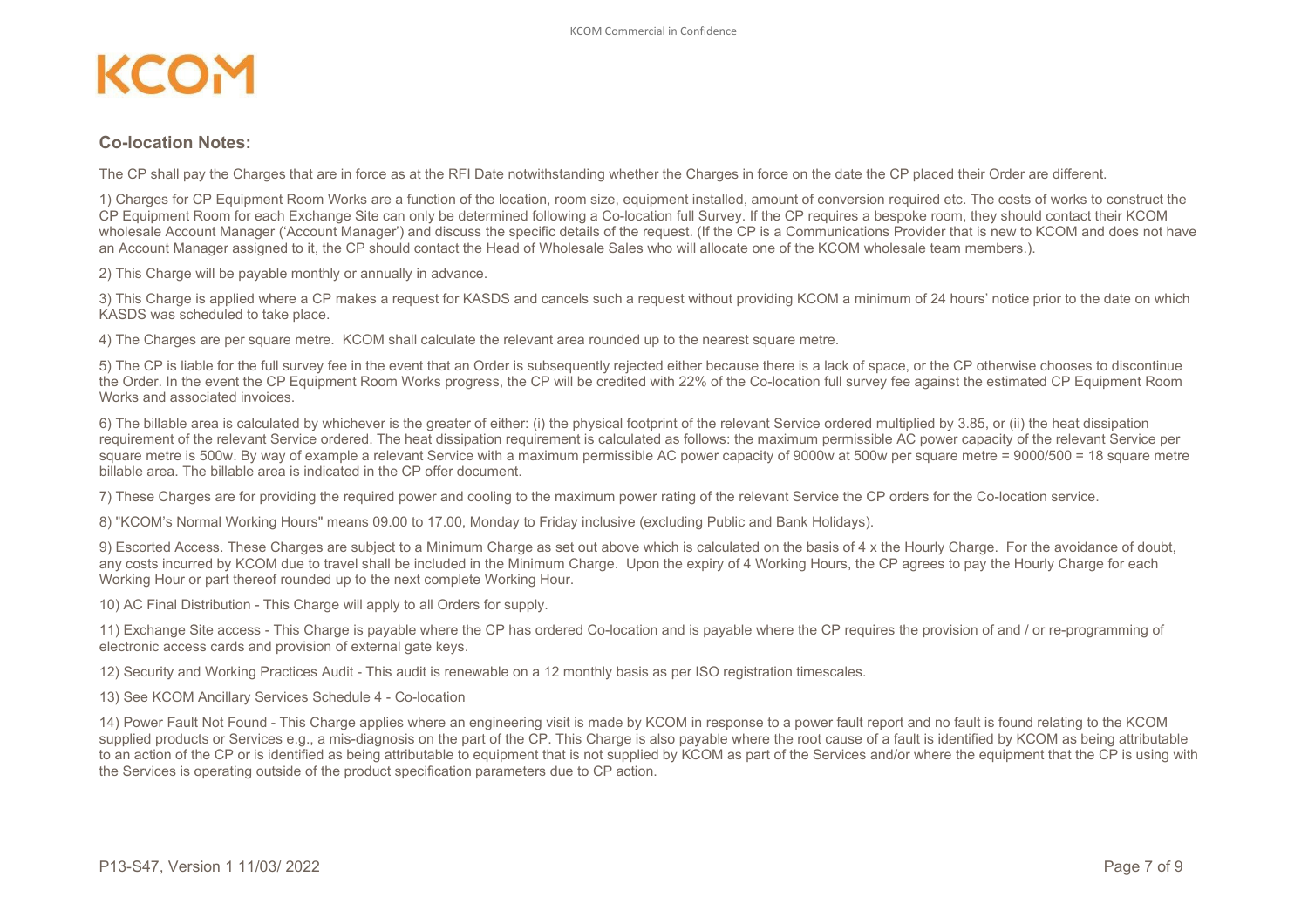#### <span id="page-7-0"></span>**Exterior Cable Connect**

For a description of the Services please refer to the Reference Offer for the provision of Ancillary Services (the "Agreement").

#### <span id="page-7-1"></span>Connection Charge

| Service                                                                              | <b>Operative</b><br><b>Date</b> | <b>Until</b> | <b>Notes</b> | Connection<br>Charge |
|--------------------------------------------------------------------------------------|---------------------------------|--------------|--------------|----------------------|
|                                                                                      |                                 |              |              | <b>Ex VAT</b>        |
| Exterior Cable Connect (install external cable up to 24 fibres and provide internal) | 01/03/22                        |              |              | £2,000.00            |
| Exterior Cable Connect (install external cable up to 48 fibres and provide internal) | 01/03/22                        |              |              | £2,150.00            |
| <b>Excess Construction Charges</b>                                                   | 01/03/22                        |              |              | <b>POA</b>           |
| Cancellation charge (Exterior Cable Connect)                                         | 01/03/22                        |              |              | £429.90              |
| Optional optical patching shelf for 12 fibres                                        | 01/03/22                        |              |              | £600.00              |

General Notes:

1) Excess Construction Charges include the survey for, and installation of, a KCOM Hand-Over Box and the civils work needed to install new duct infrastructure from the KCOM Hand-Over Box to the cable chamber. The KCOM handover box will be no more than 100 meters from the relevant cable chamber, and it must be located on public land. Excess Construction Charges will be applied to construct the relevant infrastructure and are charged in addition to the Exterior Cable Connect Connection Charge in those cases where additional infrastructure is needed to give a new or extended service to the CP. For the avoidance of doubt, where the CP cancels the Order for Services the CP shall be liable to pay any and all Excess Construction Charges, where KCOM has undertaken infrastructure work.

2) Multiples required based on cable size e.g., if 24 fibres are required, the CP would require 2 patching shelves. Where this is not purchased, the internal fibre cable is left coiled in the CP's Specified Floor Area and no connectors are provided.

#### <span id="page-7-2"></span>**Rental Charge**

| <b>Operative</b><br>Service               |             | <b>Until</b> | <b>Minimum</b> | <b>Rental Charge</b><br>per annum |
|-------------------------------------------|-------------|--------------|----------------|-----------------------------------|
|                                           | <b>Date</b> |              | Period         | <b>Ex VAT</b>                     |
| <b>Exterior Cable Connect (24 fibres)</b> | 01/03/22    |              | 12 months      | £8.00                             |
| <b>Exterior Cable Connect (48 fibres)</b> | 01/03/22    |              | 12 months      | £8.00                             |